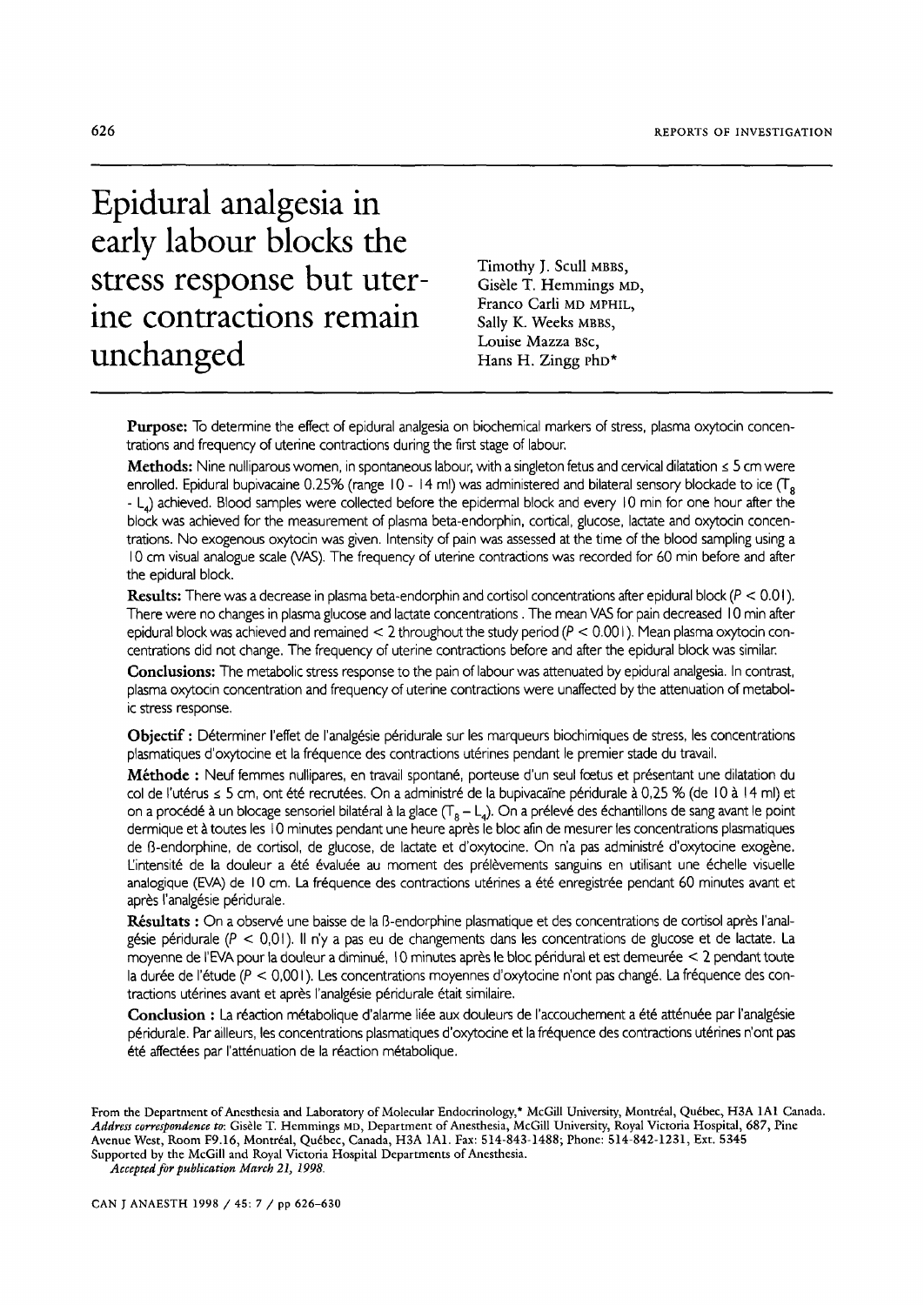THE effect of epidural analgesia on the<br>progress and outcome of labour has recent-<br>ly received great attention. Provision of<br>epidural analgesia may lead to prolongation<br>of the first and second stages of labour and increase progress and outcome of labour has recently received great attention. Provision of epidural analgesia may lead to prolongation of the first and second stages of labour and increase in instrumental and operative deliveries for dystocia in nulliparous women.<sup>1, 2</sup> This has been contradicted in two prospective studies which showed that the administration of epidural analgesia between 3 and 5 cm cervical dilatation did not contribute to a greater incidence of Caesarean section.<sup>3,4</sup> These clinical studies have not attempted to determine the effect of epidural analgesia on the mechanism that controls labour.

The control of uterine function during labour involves myogenic factors, upon which are superimposed neurogenic and hormonal control mechanisms.<sup>5</sup> Oxytocin from the posterior pituitary is the main hormone implicated in the promotion of uterine contractions, although it is clear that oxytocin secretion has a role in initiating labour. The diverse actions of oxytocin during labour are mediated by specific high affinity oxytocin receptors present in the uterus.<sup>6</sup> The circulating concentrations of oxytocin increase progressively during the first and second stages of labour, with a strong correlation between plasma oxytocin concentration and the frequency, but not the intensity, of uterine contractions.<sup>7</sup> Other hormones such as prostaglandins and interleukins may play a role in oxytocin receptor regulation.

The pain associated with established labour correlates with increases in stress hormones. $8$  It is, therefore, possible that alterations of these biochemical mediators may influence oxytocin concentrations and receptor activity ultimately affecting the progress of labour.

Epidural local anaesthetics administered during labour have been shown to decrease the maternal circulating concentrations of cortisol,<sup>8</sup> catecholamines<sup>8</sup> and beta-endorphin<sup>9</sup> indicating a pivotal role of epidural blockade in modulating afferent nociceptive stimuli. However, it is not clear whether provision of analgesia influences plasma concentrations of oxytocin. While Goodfellow *et al.*<sup>10</sup> reported a decrease in plasma concentration of oxytocin with epidural analgesia, this was not confirmed by Behrens *et al. H* and de Geest *et al. 12*  Unfortunately these investigators did not standardize the medications used to initiate epidural analgesia, the sensory distribution of analgesia, the stage of labour or the use of exogenous oxytocics. In addition, the use of intravenous fluid bolus before the epidural block was not documented. A large volume of *iv* fluid bolus has been shown to decrease uterine activity.<sup>13</sup>

The purpose of this investigation was to determine the effect of epidural analgesia on the metabolic stress response to pain of labour, plasma oxytocin concentrations and frequency of uterine contraction.

### Methods

The study was approved by the Institutional Ethics Committee, and written informed consent was obtained from all subjects at admission to the labour ward. Nine nulliparae at term gestation and in early phase of labour were enrolled. Inclusion criteria were: ASA 1 and 2, nulliparity, term gestation, singleton fetus, spontaneous onset of labour with cervical dilatation  $\leq 5$ cm. Patients who had received oxytocin or opioids before the study were excluded. Other exclusion criteria were preeclampsia, diabetes, opioid abuse and betablocker therapy. Assessment of cervical dilatation was done at the time of the request for epidural analgesia.

The study period started when the patient requested epidural analgesia. No intravenous preload with normal saline was given. A 16 gauge cannula was inserted in the contralateral antecubital fossa for blood sampling. The first blood sample (baseline), withdrawn without the use of tourniquet, was taken at least 30 min from the last vaginal examination to minimize the possible neurogenic stimulus of uterine origin. 14 At this time, intensity of labour pain was also assessed using a 1-10 cm visual analogue scale (VAS).

An epidural catheter was then placed at  $L_{2,3}$  or  $L_{3,4}$ with the patient in the sitting position. Epidural labour analgesia was initiated utilizing 12 ml bupivacaine 0.25% administered in three to four incremental boluses through the epidural catheter to achieve a bilateral sensory block to ice from dermatome  $T<sub>8</sub>$  to  $L<sub>4</sub>$ . Left uterine displacement was maintained throughout the study period. The rate of *iv* normal saline infusion, after the epidural block was established, was 4 ml·kg<sup>-1</sup>·hr<sup>-1</sup>. Maternal systolic blood pressure and pulse rate were recorded every five minutes for the first 20 min after epidural blockade. Hypotension (arterial systolic blood pressure < 90  $mmHg$ ) was treated with 0.1 mg phenylephrine *iv*. The fetal heart was continuously monitored using external electrodes, and oxytocin augmentation, artificial rupture of membranes and vaginal examination were withheld throughout the study period.

After a bilateral sensory block was achieved (Time = 0), blood sampling and VAS score were performed at the following times:  $10 (T = 10)$ ,  $20 (T = 20)$ ,  $30 (T =$ 30), 40 (T = 40), 50 (T = 50) and 60 (T = 60) min.

The frequency of uterine contractions was measured from tocographic recordings over one hour before and after the epidural block.

#### *Biochemical assays*

Blood samples were immediately centrifuged at 4°C. The supernatant was then separated and frozen in dry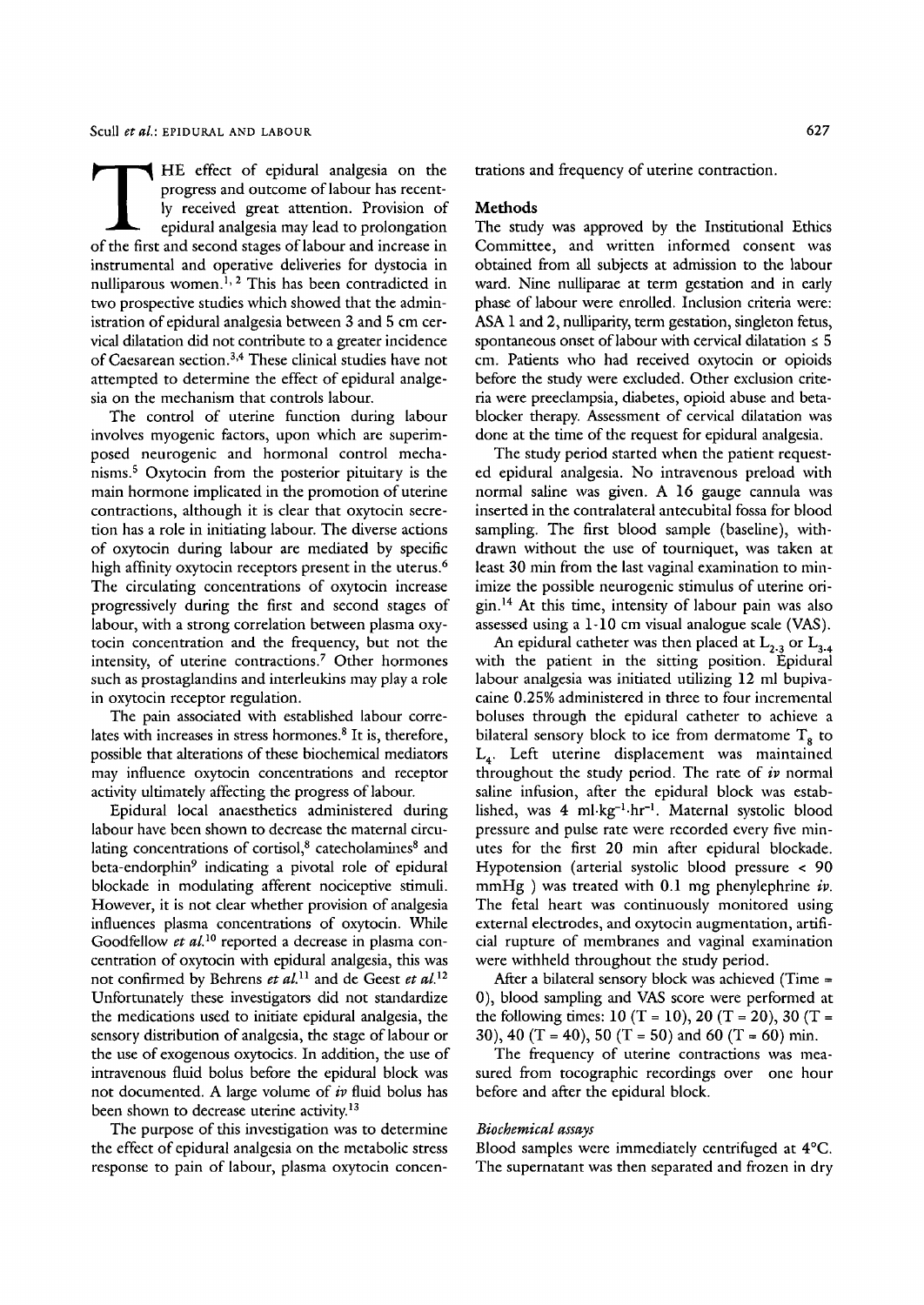ice and stored at -70°C for further analysis. All samples were assayed for beta-endorphin, cortisol, glucose, lactate and oxytocin.

Plasma beta-endorphin assay was performed using a 125I RIA kit (Incstar, MN, USA). The mean interassay and intraassay coefficients of variance were 8.1% and 9.86%, respectively. Plasma cortisol concentrations were measured using the Ciba Coming ACS 180 automated immunoassay (Ciba Corning Diagnostics Corp., MA, USA). The mean interassay and intraassay coefficients of variance were 7.7% and 3%, respectively. Plasma glucose was measured by a glucose-oxidase method using a Glucose Analyzer 2 (Beckman Instruments, Fullerton, CA, USA). The assay for plasma lactate was performed using the Synchron CX 7 system (Beckman Instruments, CA, USA). The lactic acid concentration in plasma, was determined by measuring the absorbance due to the chromophore using an endpoint technique. The mean interassay and intraassay coefficients of variance were 4.5% and 3%, respectively. Plasma concentrations of oxytocin were measured by radioimmunoassay, using a specific rabbit anti-oxytocin antibody (Peninsula Laboratories, Belmont, CA, USA). Plasma samples were acidified by the addition of 1N HCI (0.2 ml.1 ml plasma) and extracted using Seppak C18 cartridges (Millipore). I2SI-oxytocin was used as a tracer and goat anti-rabbit IgG serum (Peninsula) was used to precipitate oxytocin/antibody complexes. Mean recovery assessed by adding synthetic oxytocin to plasma samples was 86% • SEM 6%. Assay data were computed using a four parameter logistic curve fitting program. Assay sensitivity was 1 pg per tube.

In addition, the duration of the first and second stages of labour, incidence of fetal heart deceleration, mode of delivery, baby weight and Apgar score were recorded.

### *Statistical Analysis*

All assay results were analyzed by repeated measures ANOVA for multiple sampling (Statistica). All statistically significant results ( $P < 0.05$ ) were further analyzed by Newman Keuls post-hoc test.

## **Results**

Maternal demographic data, cervical dilatation at the time of insertion of the epidural blockade, duration of first and second stages of labour and weight of the baby are shown in Table I. At the beginning of the study, five women had intact membranes while four had spontaneous rupture of membranes before the epidural block. There were eight spontaneous vaginal deliveries and one Caesarean section for failure to progress in first stage. Segmental  $(T_8 - L_4)$  bilateral sensory analgesia was

achieved in all the women studied with the initial bupivacaine dose, and maintained for the study with no further requirement. No episodes of hypotension requiring phenylephrine occurred, and no fetal heart decelerations were observed throughout the study period.

As shown in Table II, VAS decreased from baseline 10 min after epidural analgesia was achieved until the end of the study ( $P < 0.001$ ). Mean plasma concentrations of beta-endorphin decreased in the 10 min sample and all subsequent samples ( $P < 0.0001$ ). Mean plasma cortisol concentrations were decreased at 50 and 60 min ( $P < 0.001$ ). Mean plasma concentrations of glucose, lactate and oxytocin did not change from TO.

Circulating oxytocin concentrations showed remarkable consistency and did not change throughout the study period. (Table II, Figure). Of note, in two women, plasma oxytocin concentrations were high throughout the study and this accounted for the large standard deviation. The number of uterine contractions per hour before and after epidural analgesia was  $4.9 \pm 1.4$  and  $4.4 \pm 2.1$ , respectively (NS). The Apgar scores in all newborn babies at 1 and 5 min were > 7.

TABLE I Demographic and outcome data.

|                                   | Median | Range           |
|-----------------------------------|--------|-----------------|
| Age $(yr)$                        | 31     | $25 - 41$       |
| Weight (kg)                       | 73     | $62 - 92$       |
| Baseline cervical dilatation (cm) | 3      | $1 - 5$         |
| Duration of 1st stage (hr.min)    | 11.50  | $3.00 - 29.30$  |
| Duration of 2nd stage (hr.min)    | 1.55   | $1.00 - 3.06$   |
| Weight of baby (kg)               | 3.151  | $2.725 - 3.655$ |



FIGURE Plasma oxytocin concentrations of individual patients at baseline and every 10 min for 60 min after epidural block.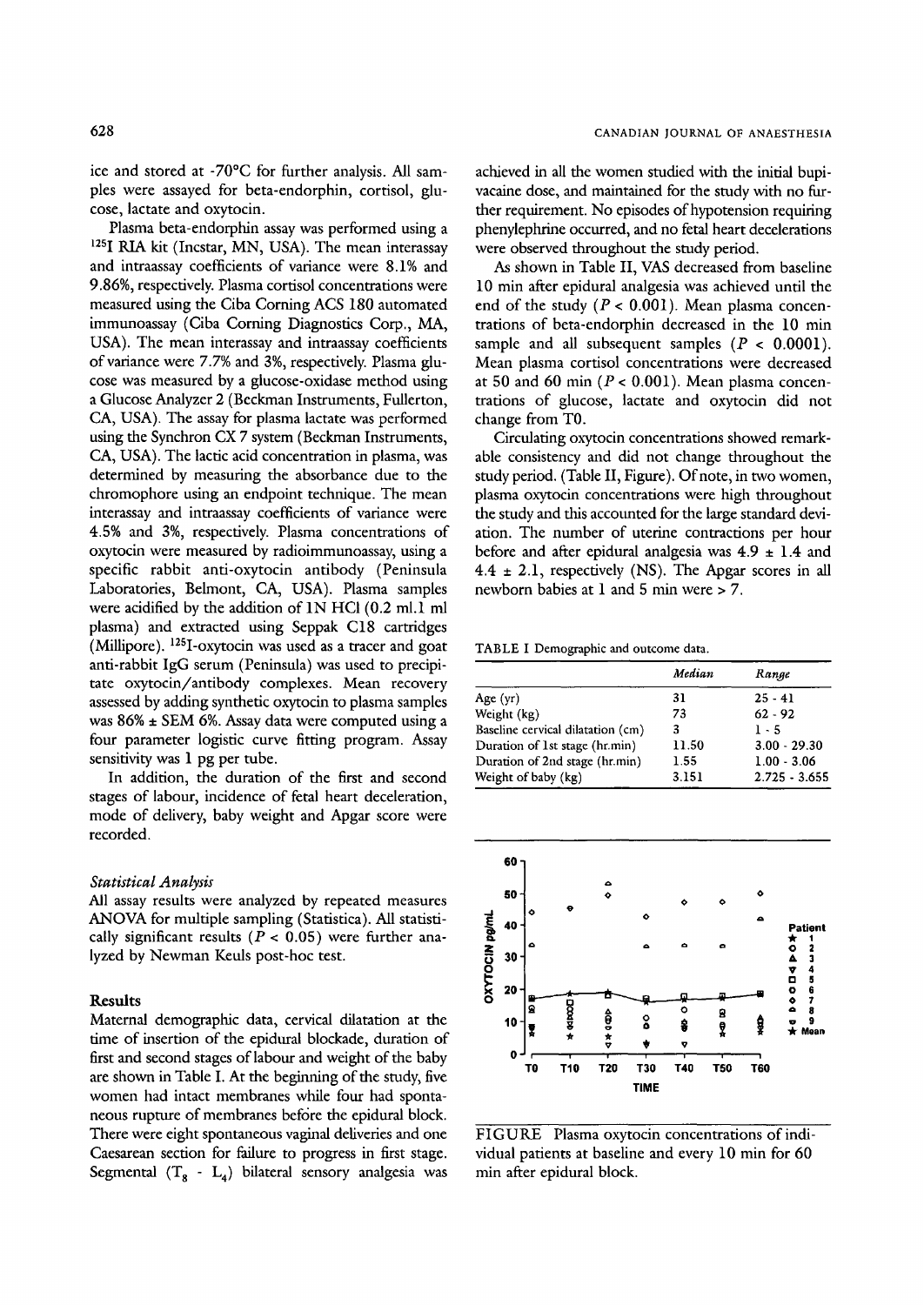|                       | Baseline  | $10 \; min$ | $20 \; min$ | $30 \; min$ | $40$ min | $50$ min | 60 min | $\boldsymbol{P}$ |
|-----------------------|-----------|-------------|-------------|-------------|----------|----------|--------|------------------|
| <b>VAS</b>            | 7.26      | 1.87        | 1.24        | 0.97        | 0.78     | 0.87     | 0.84   | 0.0001           |
| (cm)                  | ± 1.23    | ± 0.25      | ± 0.23      | ± 0.10      | ± 0.09   | ± 0.08   | ± 0.07 |                  |
| beta-endorphin        | 17.1      | 10.5        | 9.1         | 7.1         | 6.8      | 6.8      | 6.9    | 0.0001           |
| $(pmol \cdot L^{-1})$ | ±10.8     | ± 6.2       | 4.5         | ± 3.3       | ± 2.4    | ± 3.1    | ± 2.8  |                  |
| Cortisol              | 1176      | 1123        | 1082        | 1144        | 1073     | 1017     | 989    | 0.001            |
| $(nmol·L-1)$          | ± 316     | ± 300       | ± 355       | ± 423       | ± 313    | ± 280    | ± 223  |                  |
| Glucose               | 5.37      | 4.68        | 4.62        | 4.58        | 4.72     | 4.77     | 4.79   | 0.12             |
| $(mmol·L-1)$          | ± 1.28    | ± 0.52      | ± 0.63      | ± 0.65      | ± 0.67   | ± 0.68   | ± 0.75 |                  |
| Lactate               | 1.44      | 1.37        | 1.37        | 1.31        | 1.29     | 1.38     | 1.27   | 0.11             |
| $(mmol·L-1)$          | $\pm 0.3$ | ± 0.37      | ± 0.39      | ± 0.41      | ± 0.31   | ± 0.35   | ± 0.34 |                  |
| Oxytocin              | 17.05     | 18.63       | 18.99       | 16.03       | 16.73    | 17.27    | 18.51  | 0.45             |
| $(pg·ml^{-1})$        | ± 12.96   | ± 15.4      | ±18.73      | 13.46       | ± 14.28  | 13.85    | ±16.0  |                  |

TABLE II VAS score and metabolic assays at baseline and at different intervals after epidural block. Mean + SD.

VAS = visual analogue scale.

## **Discussion**

All patients reported a decrease in VAS pain score within 10 min after epidural block indicating the establishment of effective pain relief. This was associated with a decrease in the circulating plasma concentration of beta-endorphin which has been shown to correlate well with subjective pain intensity.<sup>15,16</sup>

The mechanism by which beta-endorphin secretion is decreased following epidural blockade is not clear. It may result from blockade of the afferent limb of the reflex arc or from a generalised decrease in the stress response. The nociceptive impulses undergo modulation, transmission and dispersion within the central nervous system and initiate responses via the hypothalamic-pituitary and sympatho-adrenal axes, inducing a series of endocrine and metabolic changes. Markers of this stress response such as plasma cortisol, glucose and lactate (the latter indicating catecholamine activity) are increased during labour.

Epidural blockade with local anaesthetics has been reported to attenuate the response to surgical stress. In the present investigation, the mean plasma concentration of cortisol decreased, although delayed (50 - 60 min) during the study period. Mean plasma glucose and lactate did not, however, decrease. Markers of the stress response have been attenuated during Caesarean section when greater extent and intensity of neural blockade are needed.<sup>17</sup>

The precise role of oxytocin in the initiation and control of human labour is not known. At term, an increased number of receptors is found in both myometrium and decidua.<sup>18</sup> It is reported that oxytocin acts at both sites, inducing contractions in the myometrium and an increase in synthesis of eicosanoids in the decidua.<sup>18,19</sup> It is unclear what causes the initiation of labour in human subjects. It has been demonstrated that although plasma oxytocin concentrations do not increase before labour, they progressively increase.<sup>20</sup> Plasma oxytocin concentration rises and falls in a pulsatile manner during labour, and increases in frequency throughout the first and second stages of labour.<sup>7</sup> Pelvic visceral pressure,<sup>21</sup> progressive cervical dilatation or possibly neurogenic stimuli directly from the body of the uterus<sup>14</sup> may act as feedback stimuli. In addition, locally produced factors acting in a paracrine or autocrine fashion may play a role in oxytocin receptor regulation and in triggering parturition. Among these, prostaglandins and interleukins have attracted the most attention.<sup>22,23</sup>

Our results show a remarkable stability in circulating concentrations of oxytocin before and in the hour after the administration of epidural analgesia. These observations are consistent with previous reports that observed similar unchanged plasma oxytocin concentrations following epidural labour analgesia.<sup>11,12</sup> In contrast to the small variation in plasma oxytocin levels in individual patients, we found large inter-patient variations indicating that different patients may vary considerably with respect to oxytocin secretion and/or degradation, but this process was not affected by epidural analgesia.

Although sampling was undertaken every 10 min in the current study it was not possible to observe the reported pulsatile nature of plasma oxytocin concentrations. However, precise assessment of pulsatility would have required sampling every minute and it would not have been acceptable to impose such a regimen.

The frequency, but not the intensity, of uterine contractions appears to be dependent upon plasma oxytocin concentrations.<sup>7</sup> Therefore, the frequency of uterine contractions was recorded during the 60 min before and after epidural analgesia. Of importance, during the study period, the concentration of oxytocin remained unchanged, as did the frequency of uterine contractions. However, it is possible that the intensity of the uterine contractions or the fundal dominance